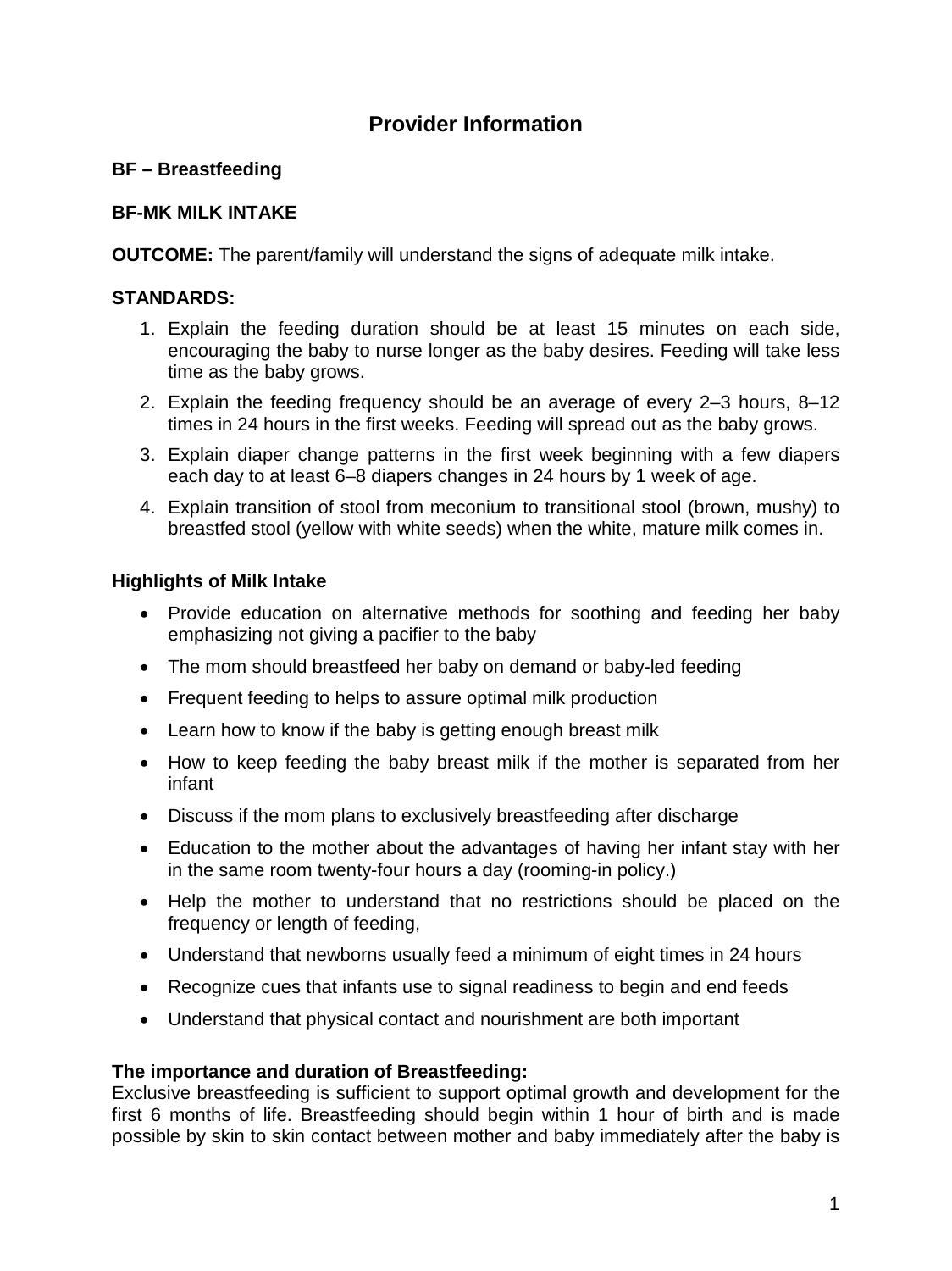born. Breastfeeding mothers should be encouraged to breastfeed exclusively for the first six months of their baby's life and to start feeding their baby solid foods at 6 months while continuing to breastfeed. Breastfeeding should be continued for at least the first year of life and beyond as mutually desired by mother and baby.

#### **How often should the mother breastfeed?**

Early and often! Mothers should begin breastfeeding within one hour of birth. Then breastfeed at least 8 to 12 times every 24 hours to make plenty of milk for your baby. This means that in the first few days after birth, your baby will likely need to breastfeed about every hour or two in the daytime and a couple of times at night. Healthy babies develop their own feeding schedules. Follow your baby's cues for when he or she is ready to eat.

## **How long should feedings be?**

Feedings may be 15 to 20 minutes or longer per breast. But there is no set time. Your baby will let you know when he or she is finished. If you are worried that your baby is not eating enough, talk to your baby's doctor.

## **Learn your baby's hunger signs.**

When babies are hungry, they become more alert and active. They may put their hands or fists to their mouths, make sucking motions with their mouth, or turn their heads looking for the breast. If anything touches the baby's cheek – such as a hand – the baby may turn toward the hand, ready to eat. This sign of hunger is called rooting. Offer your breast when your baby shows rooting signs. Crying can be a late sign of hunger, and it may be harder to latch once the baby is upset. Over time, you will be able to learn your baby's cues for when to start feeding.

#### **Follow your baby's lead.**

Make sure you are both comfortable and follow your baby's lead after he or she is latched on well. Some babies take both breasts at each feeding. Other babies only take one breast at a feeding. Help your baby finish the first breast, as long as he or she is still sucking and swallowing. This will ensure the baby gets the "hind" milk – the fattier milk at the end of a feeding. Your baby will let go of the breast when he or she is finished and often falls asleep. Offer the other breast if he or she seems to want more.

#### **What to Generally Expect at This Stage**

During a growth spurt, a baby will suddenly begin to feed more frequently, perhaps for longer periods of time than he/she had been, and may be very fussy. His/her sleep patterns may also become very erratic (sleeping much more or not sleeping at all). **Generally, the major growth spurts occur at 2, 3, and 6 weeks, then 3 and 6 months.** Of course, there will be other times where you might notice other frequency days, and this will actually continue into the teenage years.

Many mothers question whether their babies are feeding more because the baby is truly hungry or simply because they find the nipple soothing.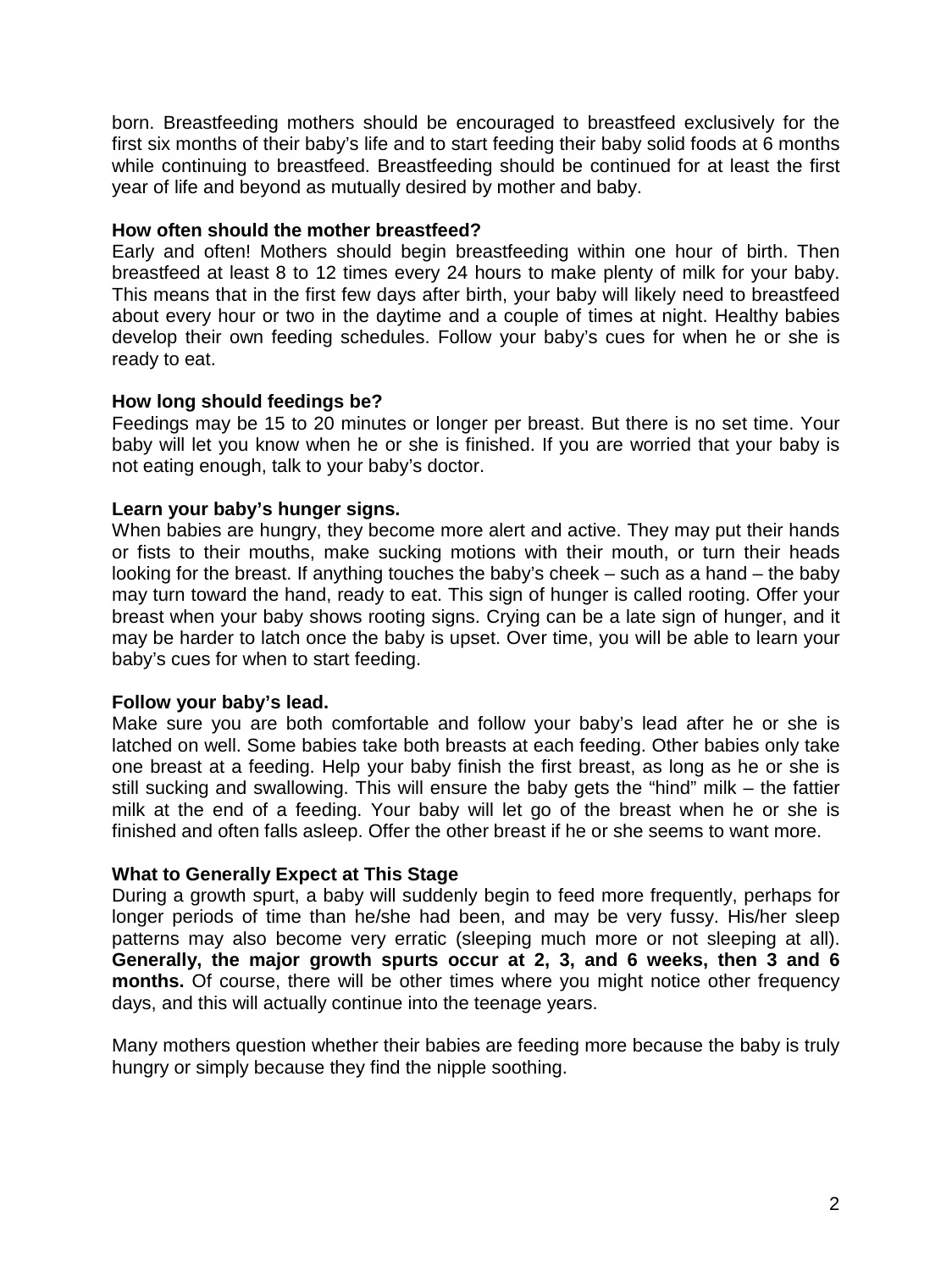If the mother feels that her baby has had an excellent feed (you can hear gulping; your breast is much softer after having begun with a very full breast; your baby seems generally relaxed), here is what to do:

- Put her back to the breast, preferably the same one you just used. He/she might have nodded off before being completely finished nursing. (Sometimes it only takes another 5 minutes of a feeding for a baby to be fully satisfied.)
- Take a short walk. If the mother feels confident that the feeding was sufficient, try a short walk. Sometimes babies have a hard time settling in and, when they start to become fussy, most mothers think they are still hungry. The best test is to see what happens when you put him/her in the stroller or in a sling and go outside. If he/she falls asleep immediately (most babies do once they get into fresh air), he/she is not hungry. If he/she screams her way around the block, he/she is.

## **Common Issues for Mom at This Stage**

Quite often, moms feel anxious that their babies are feeding frequently and are fussy because they have a low milk supply. You can distinguish a true growth spurt from an issue with your milk supply by the duration of time this goes on. Growth spurts are temporary, often ending as fast as they began; low milk supply will stick around until you take measures to increase it.

Go with your baby's cues. Nurse frequently. If your breasts feel softer than and not as full as they typically do, this is normal. Soft breasts does not equate to lost milk supply. If the baby is feeding frequently, he is teaching your body to produce more milk. Your body will respond accordingly. If your supply remains low, take measures to increase it immediately.

## **Common Issues for Baby at This Stage**

Fussiness is the most noticeable issue. A mom's gut response is to feed because he/she knows that will have the most soothing effect. If the baby is fed frequently during this stage, the fussiness may subside. In addition, if sleep patterns are disrupted, the baby may be harder to relax or settle because he/she is overtired. It may seem like an endless cycle at a certain point, but stay calm and focused on giving the baby what he/she needs and this stage.

|       | <b>Breastfeeding Stages</b>                                                                                                                                                                                                                                                                                                                                                                                                        |
|-------|------------------------------------------------------------------------------------------------------------------------------------------------------------------------------------------------------------------------------------------------------------------------------------------------------------------------------------------------------------------------------------------------------------------------------------|
| Day 3 | Your baby is feeding frequently and for longer periods of time. Sore nipples<br>continue to be the most common issue in the first three days postpartum. At<br>this stage, even with a properly latched baby, nipple sensitivity is still<br>prevalent because of postpartum hormonal changes. However, if nipples are<br>cracked, bleeding, or blistering, the latch-on needs help. Contact a<br>healthcare provider immediately. |
|       | Some moms also find that their milk has started to transition from colostrum<br>to transitional milk by Day 3. They often feel a heaviness to their breasts,<br>which indicates that their milk is starting to "come in." Feeding frequently will<br>combat any discomfort. with frequent feedings, you can avoid severe<br>engorgement.                                                                                           |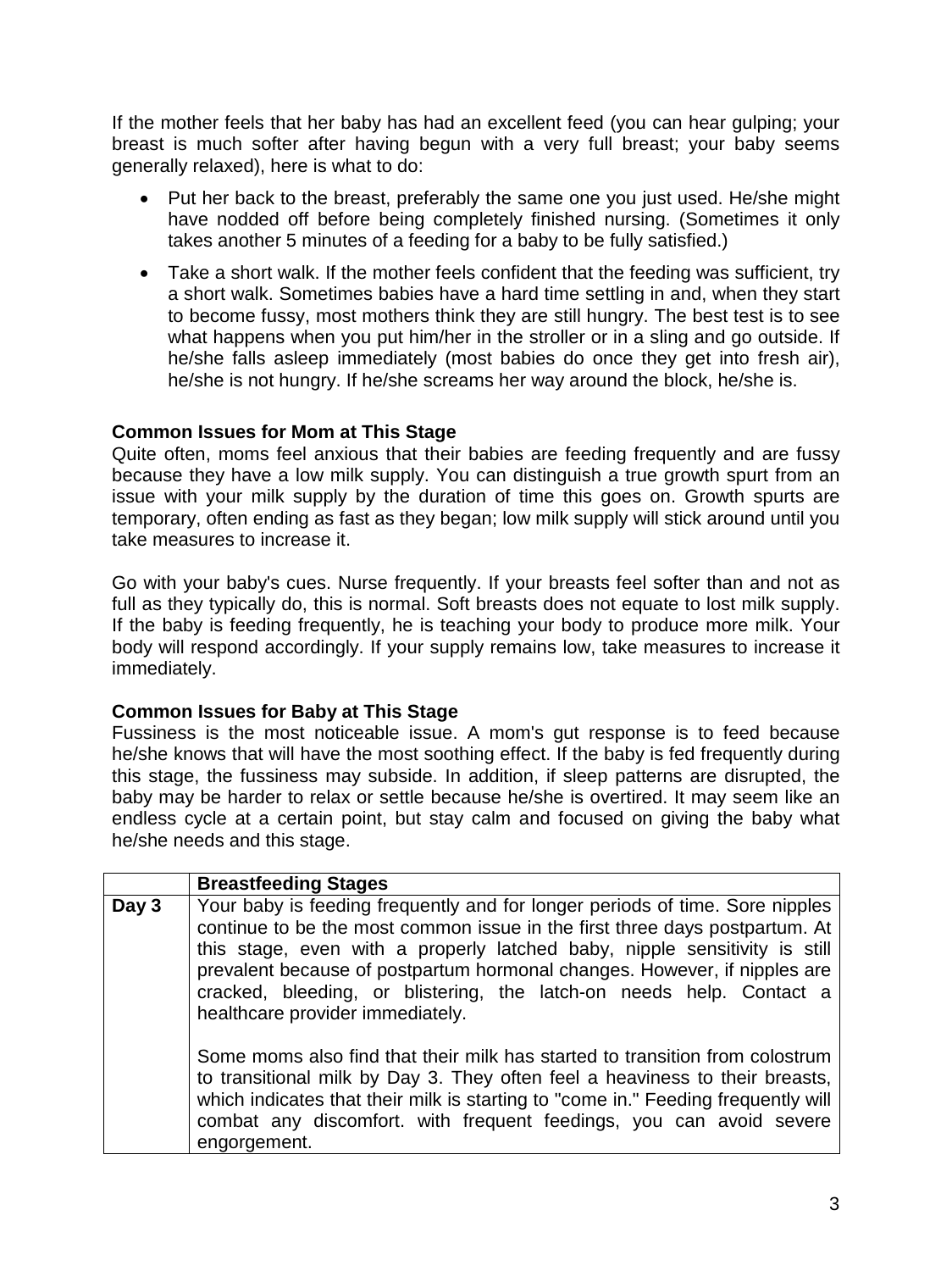|                       | Jaundice is common in breastfed babies. However, by breastfeeding<br>frequently (at least 8 to 10 times a day) in the first 3 days of life, you can<br>greatly reduce the chances that your baby will require higher intervention,<br>such as phototherapy (going under bilirubin lights.)                                                                                                                                                                       |
|-----------------------|------------------------------------------------------------------------------------------------------------------------------------------------------------------------------------------------------------------------------------------------------------------------------------------------------------------------------------------------------------------------------------------------------------------------------------------------------------------|
| First 2<br>weeks      | The baby should be waking every 2 to 3 hours to feed, with the feedings<br>lasting anywhere from 15 minutes to almost an hour. Sleep patterns will<br>vary, but many babies -- when fed frequently throughout the day -- may give<br>their parents a good 4 to 5 hours of sleep at night. Babies should also be<br>back to, or have surpassed, their birth weight at this stage.                                                                                 |
|                       | One of the most common complaints from new mothers at this stage is that<br>their baby is feeding too frequently. If this is the case, ensure that you are<br>finishing one breast before offering the other. This way, you can be sure that<br>your baby is getting to the rich, fatty hindmilk, which should hold him/her for<br>a longer time in between feedings. This will also make a difference if the<br>baby has been having problems with weight gain. |
|                       | Along the same lines, if your baby is feeding for over an hour and never<br>seems satisfied, your milk supply should be assessed by your physician.                                                                                                                                                                                                                                                                                                              |
|                       | At this stage, the baby should be waking on their own, every 2 to 3 hours, to<br>feed. If his/her weight gain is adequate, urination and bowel movements are<br>normal, and there is no evidence of jaundice, it is not necessary to wake the<br>baby up. Babies begin to learn sleep/wake rhythms very early on.                                                                                                                                                |
|                       | By this point, your milk should be in and well established. Your breasts are<br>stimulated because the baby is feeding every 2 to 3 hours. There may<br>actually be times where you feel you cannot hold out until the next feeding<br>because you are so full. This is very normal and, over time, your breasts will<br>get back to their pre-pregnancy shape and size.                                                                                         |
|                       | If baby is not having at least 6 wet diapers and 3 stools in 24 hours, make<br>sure to wake baby to feed every 3 hours and call your baby's healthcare<br>provider. Stools should be changing from black, tarry, and sticky to yellow,<br>curdy and liquidy.                                                                                                                                                                                                     |
| $\mathbf{3}$<br>weeks | For most mothers and babies, breastfeeding settles into a comfortable<br>pattern now. Do not be tempted to "schedule" the feedings - baby will do this                                                                                                                                                                                                                                                                                                           |
| to $6$<br>months      | for you.<br>Continue to "drain" at least one breast very well at each feeding. If baby will<br>not do this, use a pump to help "drain" each breast at least once a day.                                                                                                                                                                                                                                                                                          |
|                       | Babies get very adept at latching. Some mothers may introduce a bottle with<br>a slow flow nipple and occasionally use it when they must be away from<br>baby. Mothers who are returning to work may gradually start to stockpile<br>some milk.                                                                                                                                                                                                                  |